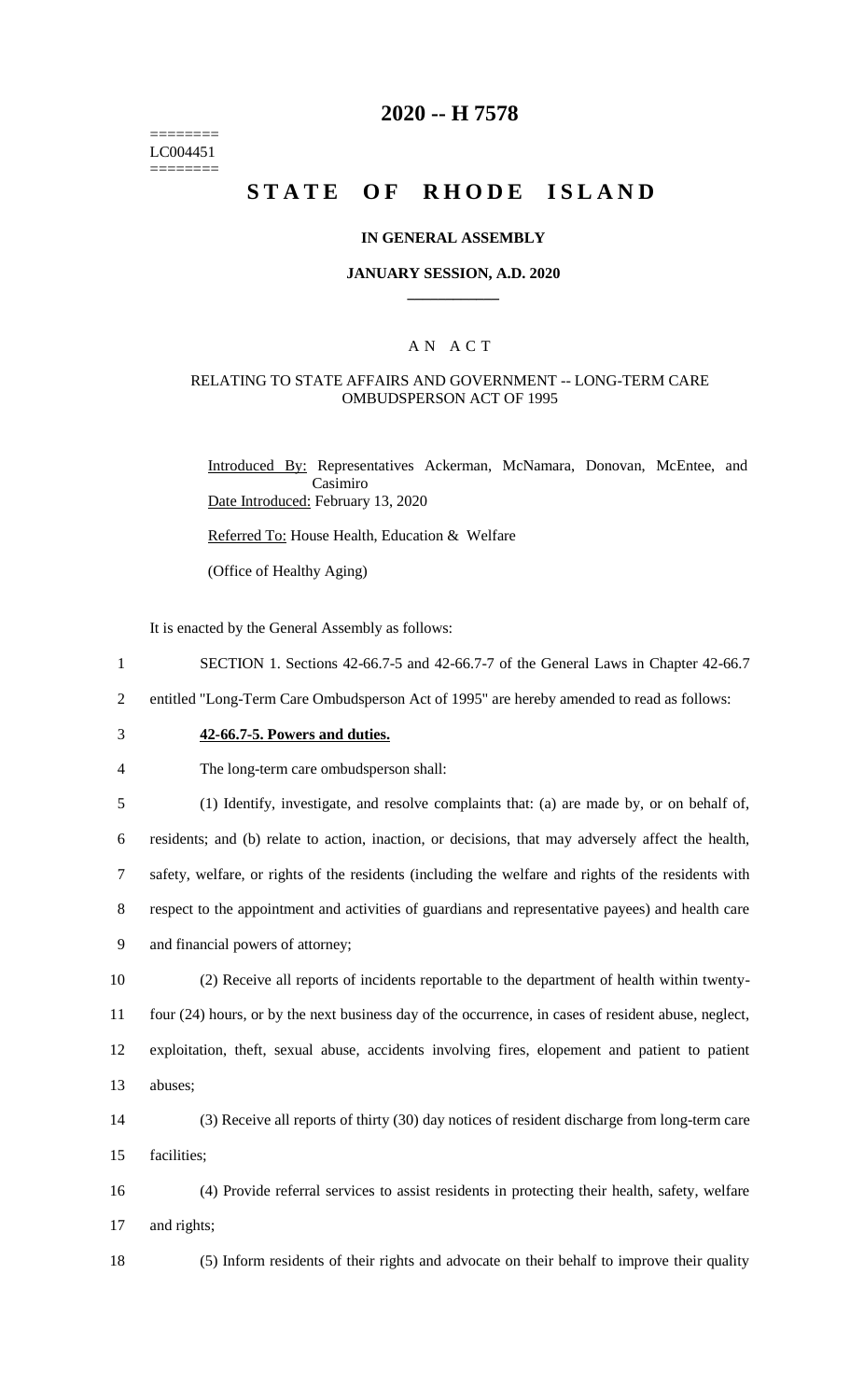- of life and live with dignity and respect;
- (6) Formulate policies and procedures to identify, investigate, and resolve complaints; (7) Make appropriate referrals of investigations to other state agencies, including, but not limited to, the departments of health, human services and attorney general with the informed 5 consent of the elder in accordance with 45 C.F.R. § 1324.11(3) and without the disclosure of identifying information of any resident with respect to whom the ombudsman program maintains files, records, or information, except as otherwise provided in accordance with 45 C.F.R. § 1324.19(b)(6) through (8). (8) Offer assistance and training to public and private organizations on long-term care of elders and persons with disabilities; (9) Represent the interests of residents of facilities before government agencies and seek administrative, legal, and other remedies to protect the health, safety, welfare, and rights of the residents including, but not limited to, rights with respect to the appointment or removal of guardians and representative payees powers of attorney; (10) Review and, if necessary, comment on any existing and proposed laws, regulations, and other government policies and actions, that pertain to the rights and well-being of residents of facilities. **42-66.7-7. Access to records, facility, resident.** (a) In the course of an investigation, the long-term care ombudsperson shall: (1) Make the necessary inquiries and obtain information as is deemed necessary; (2) Have access to facilities and residents; and (3) Enter facilities and, after notifying the person in charge and with the informed consent of the resident or authorized representative, inspect any books, files, medical records, or other records that pertain to the resident. (b) In the ordinary course of the long-term care ombudsperson's duties, the long-term care ombudsperson shall have access to residents of a facility to: (1) Visit, talk with, make personal, social, and other appropriate services available; (2) Inform them of their rights and entitlements and corresponding obligations under federal and state law by distribution of educational materials, discussion in groups, or discussion with individual residents and their families; and (3) Engage in other methods of assisting, advising, and representing residents to extend to them the full enjoyment of their rights. (c) The office of the long-term care ombudsperson is considered a health oversight agency.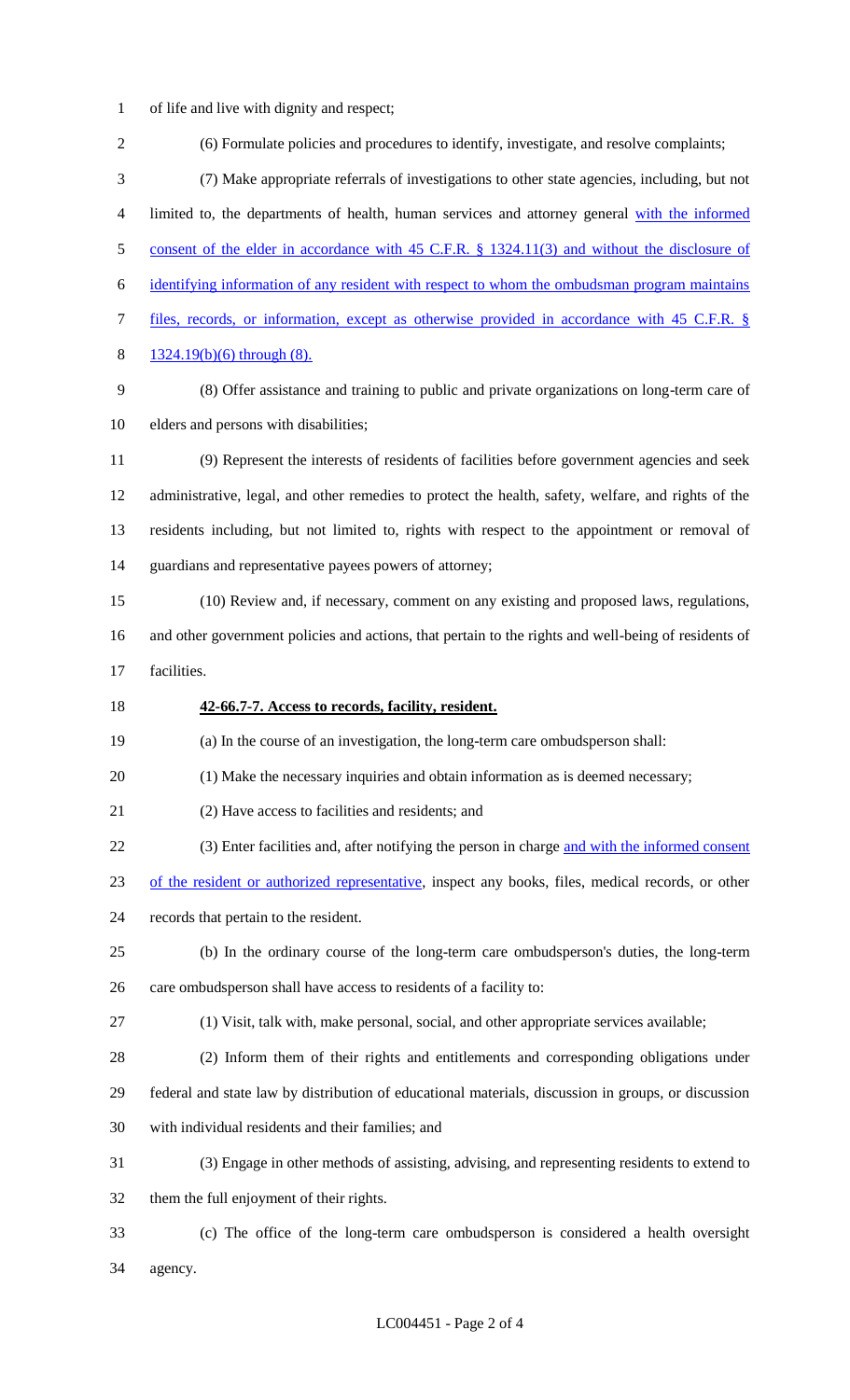(d) Notwithstanding any other provision of law, a health oversight agency, and its employees and agents, shall comply with all state and federal confidentiality laws, including, but not limited to, chapter 37.3 of title 5 (Confidentiality of Health Care Communications and Information Act) and specifically subsection 5-37.3-4(c), which requires limitation on the distribution of information which is the subject of this chapter on a "need to know" basis, and § 40.1-5-26; 45 C.F.R. §1324.11(3); and 45 C.F.R. § 1324.19(b)(6) through (8).

SECTION 2. This act shall take effect upon passage.

======== LC004451 ========